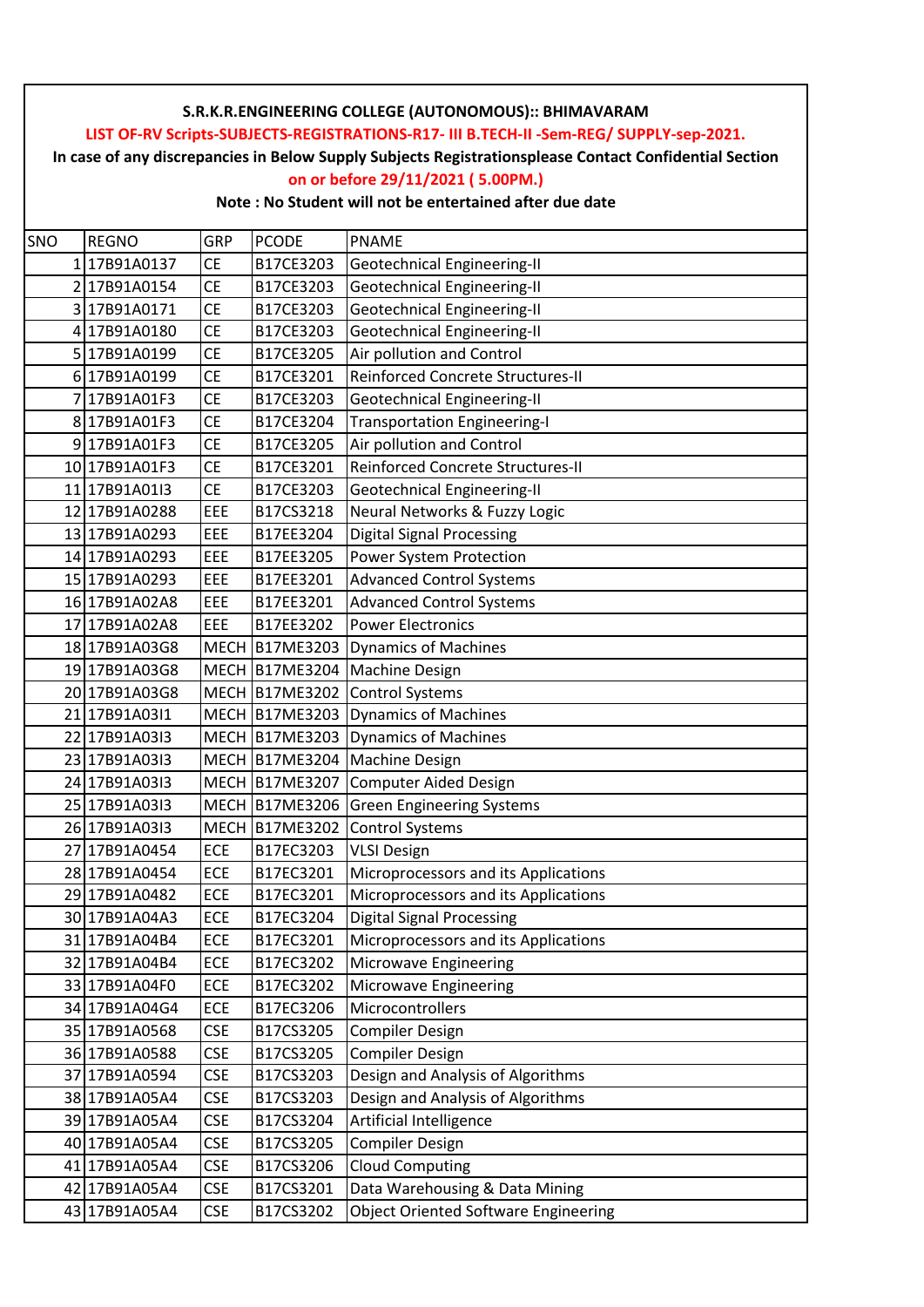**In case of any discrepancies in Below Supply Subjects Registrationsplease Contact Confidential Section**

#### **on or before 29/11/2021 ( 5.00PM.)**

| SNO | <b>REGNO</b>  | GRP        | <b>PCODE</b> | <b>PNAME</b>                                |
|-----|---------------|------------|--------------|---------------------------------------------|
|     | 44 17B91A05I0 | <b>CSE</b> | B17CS3204    | Artificial Intelligence                     |
|     | 45 17B91A05P2 | <b>CSE</b> | B17CS3205    | <b>Compiler Design</b>                      |
|     | 46 17B91A1233 | IT         | B17IT3204    | <b>Statistics With R Programming</b>        |
|     | 47 17B91A1274 | IT         | B17IT3202    | <b>Object Oriented Software Engineering</b> |
|     | 48 17B91A1279 | IT         | B17IT3201    | Web Technologies                            |
|     | 49 17B91A1283 | IT         | B17IT3205    | Data Ware Housing and Business Intelligence |
|     | 50 17B91A12B7 | IT         | B17IT3204    | <b>Statistics With R Programming</b>        |
|     | 51 17B91A12B7 | IT         | B17IT3205    | Data Ware Housing and Business Intelligence |
|     | 52 17B91A12D3 | IT         | B17IT3204    | <b>Statistics With R Programming</b>        |
|     | 53 17B91A12D3 | IT         | B17IT3205    | Data Ware Housing and Business Intelligence |
|     | 54 17B91B0102 | <b>CE</b>  | B17CE3203    | <b>Geotechnical Engineering-II</b>          |
|     | 55 17B91B0149 | <b>CE</b>  | B17CE3203    | <b>Geotechnical Engineering-II</b>          |
|     | 56 17B91B0150 | <b>CE</b>  | B17CE3203    | <b>Geotechnical Engineering-II</b>          |
|     | 57 17B91B0518 | <b>CSE</b> | B17CS3205    | <b>Compiler Design</b>                      |
|     | 58 17B91B0523 | <b>CSE</b> | B17CS3205    | <b>Compiler Design</b>                      |
|     | 59 17B91B0524 | <b>CSE</b> | B17CS3205    | <b>Compiler Design</b>                      |
|     | 60 18B91A0102 | <b>CE</b>  | B17CE3205    | Air pollution and Control                   |
|     | 61 18B91A0103 | <b>CE</b>  | B17CE3203    | Geotechnical Engineering-II                 |
|     | 62 18B91A0113 | <b>CE</b>  | B17CE3203    | <b>Geotechnical Engineering-II</b>          |
|     | 63 18B91A0116 | <b>CE</b>  | B17CE3204    | <b>Transportation Engineering-I</b>         |
|     | 64 18B91A0117 | <b>CE</b>  | B17CE3203    | <b>Geotechnical Engineering-II</b>          |
|     | 65 18B91A0117 | <b>CE</b>  | B17CE3202    | <b>Steel Structures-II</b>                  |
|     | 66 18B91A0123 | <b>CE</b>  | B17CE3203    | <b>Geotechnical Engineering-II</b>          |
|     | 67 18B91A0131 | <b>CE</b>  | B17CE3203    | <b>Geotechnical Engineering-II</b>          |
|     | 68 18B91A0147 | <b>CE</b>  | B17CE3202    | <b>Steel Structures-II</b>                  |
|     | 69 18B91A0149 | <b>CE</b>  | B17CE3203    | <b>Geotechnical Engineering-II</b>          |
|     | 70 18B91A0151 | <b>CE</b>  | B17CE3203    | <b>Geotechnical Engineering-II</b>          |
|     | 71 18B91A0151 | <b>CE</b>  | B17CE3205    | Air pollution and Control                   |
|     | 72 18B91A0153 | <b>CE</b>  | B17CE3203    | <b>Geotechnical Engineering-II</b>          |
|     | 73 18B91A0154 | <b>CE</b>  | B17CE3203    | <b>Geotechnical Engineering-II</b>          |
|     | 74 18B91A0166 | <b>CE</b>  | B17CE3203    | Geotechnical Engineering-II                 |
|     | 75 18B91A0170 | CE         | B17CE3203    | Geotechnical Engineering-II                 |
|     | 76 18B91A0177 | <b>CE</b>  | B17CE3205    | Air pollution and Control                   |
|     | 77 18B91A0179 | <b>CE</b>  | B17CE3204    | <b>Transportation Engineering-I</b>         |
|     | 78 18B91A0180 | <b>CE</b>  | B17CE3203    | <b>Geotechnical Engineering-II</b>          |
|     | 79 18B91A0180 | <b>CE</b>  | B17CE3204    | <b>Transportation Engineering-I</b>         |
|     | 80 18B91A0183 | CE         | B17CE3203    | <b>Geotechnical Engineering-II</b>          |
|     | 81 18B91A0183 | <b>CE</b>  | B17CE3204    | <b>Transportation Engineering-I</b>         |
|     | 82 18B91A0183 | CE         | B17CE3201    | Reinforced Concrete Structures-II           |
|     | 83 18B91A0186 | <b>CE</b>  | B17CE3204    | <b>Transportation Engineering-I</b>         |
|     | 84 18B91A0186 | <b>CE</b>  | B17CE3205    | Air pollution and Control                   |
|     | 85 18B91A0187 | <b>CE</b>  | B17CE3204    | <b>Transportation Engineering-I</b>         |
|     | 86 18B91A0188 | <b>CE</b>  | B17CE3203    | Geotechnical Engineering-II                 |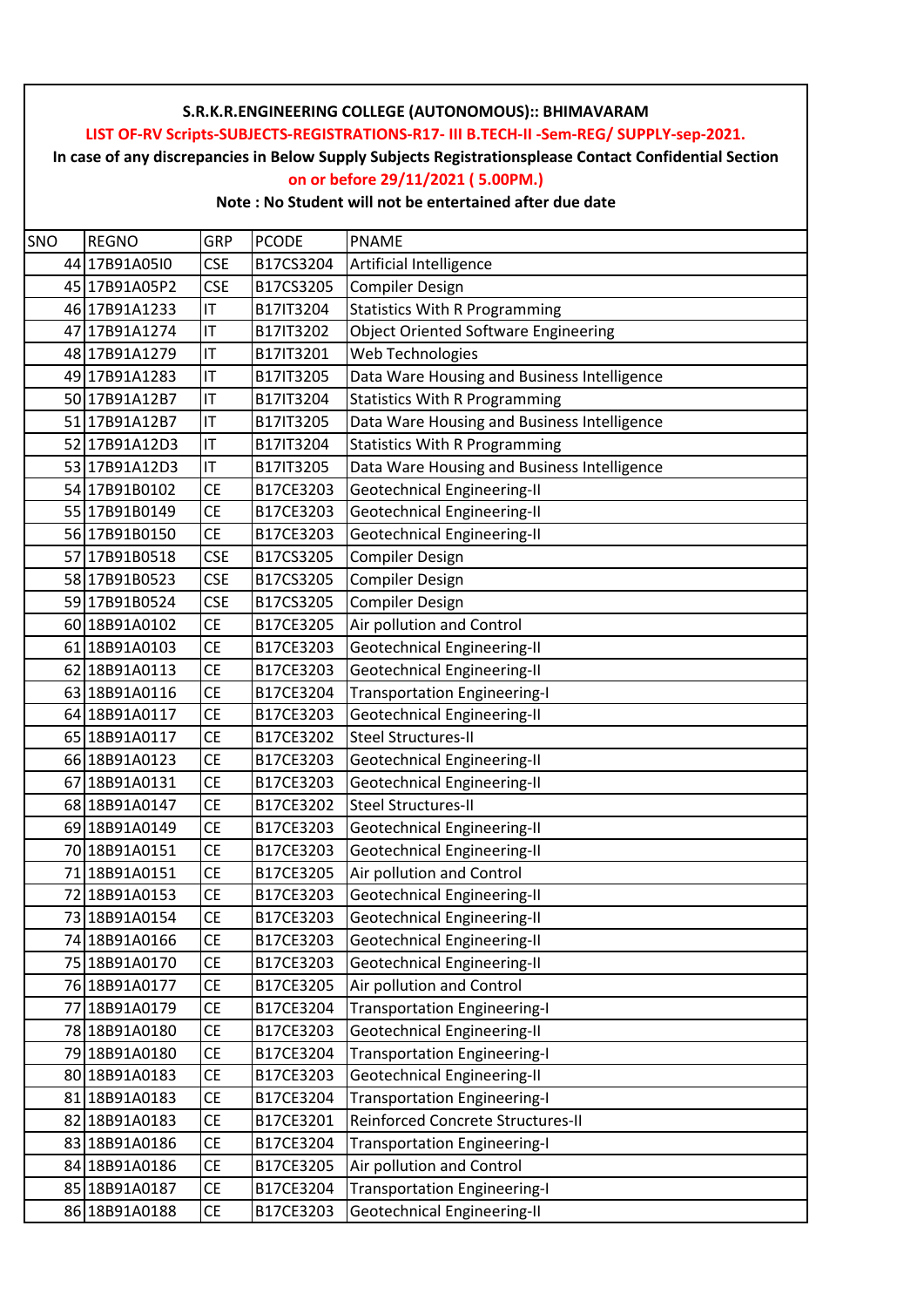**In case of any discrepancies in Below Supply Subjects Registrationsplease Contact Confidential Section**

## **on or before 29/11/2021 ( 5.00PM.)**

| SNO | <b>REGNO</b>   | GRP       | <b>PCODE</b> | PNAME                               |
|-----|----------------|-----------|--------------|-------------------------------------|
| 87  | 18B91A0189     | <b>CE</b> | B17CE3203    | Geotechnical Engineering-II         |
|     | 88 18B91A0190  | <b>CE</b> | B17CE3203    | <b>Geotechnical Engineering-II</b>  |
|     | 89 18B91A0192  | <b>CE</b> | B17CE3203    | <b>Geotechnical Engineering-II</b>  |
|     | 90 18B91A0193  | <b>CE</b> | B17CE3203    | <b>Geotechnical Engineering-II</b>  |
|     | 91 18B91A0195  | <b>CE</b> | B17CE3203    | <b>Geotechnical Engineering-II</b>  |
|     | 92 18B91A0197  | СE        | B17CE3203    | <b>Geotechnical Engineering-II</b>  |
|     | 93 18B91A0197  | <b>CE</b> | B17CE3204    | <b>Transportation Engineering-I</b> |
|     | 94 18B91A0198  | <b>CE</b> | B17CE3203    | <b>Geotechnical Engineering-II</b>  |
|     | 95 18B91A0198  | <b>CE</b> | B17CE3204    | <b>Transportation Engineering-I</b> |
|     | 96 18B91A0199  | <b>CE</b> | B17CE3204    | <b>Transportation Engineering-I</b> |
|     | 97 18B91A0199  | <b>CE</b> | B17CE3201    | Reinforced Concrete Structures-II   |
|     | 98 18B91A01A0  | <b>CE</b> | B17CE3204    | <b>Transportation Engineering-I</b> |
|     | 99 18B91A01A1  | <b>CE</b> | B17CE3203    | <b>Geotechnical Engineering-II</b>  |
|     | 100 18B91A01A1 | <b>CE</b> | B17CE3204    | <b>Transportation Engineering-I</b> |
|     | 101 18B91A01A2 | <b>CE</b> | B17CE3203    | <b>Geotechnical Engineering-II</b>  |
|     | 102 18B91A01A2 | <b>CE</b> | B17CE3201    | Reinforced Concrete Structures-II   |
|     | 103 18B91A01A7 | <b>CE</b> | B17CE3203    | Geotechnical Engineering-II         |
|     | 104 18B91A01B3 | <b>CE</b> | B17CE3204    | <b>Transportation Engineering-I</b> |
|     | 105 18B91A01B5 | <b>CE</b> | B17CE3204    | <b>Transportation Engineering-I</b> |
|     | 106 18B91A01B5 | <b>CE</b> | B17CE3205    | Air pollution and Control           |
|     | 107 18B91A01B5 | <b>CE</b> | B17CE3201    | Reinforced Concrete Structures-II   |
|     | 108 18B91A01B5 | <b>CE</b> | B17CE3202    | <b>Steel Structures-II</b>          |
|     | 109 18B91A01B7 | <b>CE</b> | B17CE3204    | <b>Transportation Engineering-I</b> |
|     | 110 18B91A01B7 | <b>CE</b> | B17CE3201    | Reinforced Concrete Structures-II   |
|     | 111 18B91A01C4 | <b>CE</b> | B17CE3205    | Air pollution and Control           |
|     | 112 18B91A01D6 | <b>CE</b> | B17CE3201    | Reinforced Concrete Structures-II   |
|     | 113 18B91A01D6 | <b>CE</b> | B17CE3202    | <b>Steel Structures-II</b>          |
|     | 114 18B91A01F1 | <b>CE</b> | B17CE3203    | Geotechnical Engineering-II         |
|     | 115 18B91A01F1 | <b>CE</b> | B17CE3205    | Air pollution and Control           |
|     | 116 18B91A01F3 | <b>CE</b> | B17CE3203    | <b>Geotechnical Engineering-II</b>  |
|     | 117 18B91A01F6 | СE        | B17CE3203    | Geotechnical Engineering-II         |
|     | 118 18B91A01F7 | <b>CE</b> | B17CE3203    | Geotechnical Engineering-II         |
|     | 119 18B91A01F7 | <b>CE</b> | B17CE3204    | <b>Transportation Engineering-I</b> |
|     | 120 18B91A01F9 | СE        | B17CE3203    | <b>Geotechnical Engineering-II</b>  |
|     | 121 18B91A01F9 | <b>CE</b> | B17CE3204    | <b>Transportation Engineering-I</b> |
|     | 122 18B91A01G7 | <b>CE</b> | B17CE3203    | Geotechnical Engineering-II         |
|     | 123 18B91A01G9 | СE        | B17CE3207    | <b>Wastewater Management</b>        |
|     | 124 18B91A01H0 | <b>CE</b> | B17CE3203    | Geotechnical Engineering-II         |
|     | 125 18B91A01H5 | СE        | B17CE3204    | <b>Transportation Engineering-I</b> |
|     | 126 18B91A0224 | EEE       | B17EE3205    | Power System Protection             |
|     | 127 18B91A0224 | EEE       | B17CS3218    | Neural Networks & Fuzzy Logic       |
|     | 128 18B91A0224 | EEE       | B17EE3202    | <b>Power Electronics</b>            |
|     | 129 18B91A0234 | EEE       | B17EE3205    | Power System Protection             |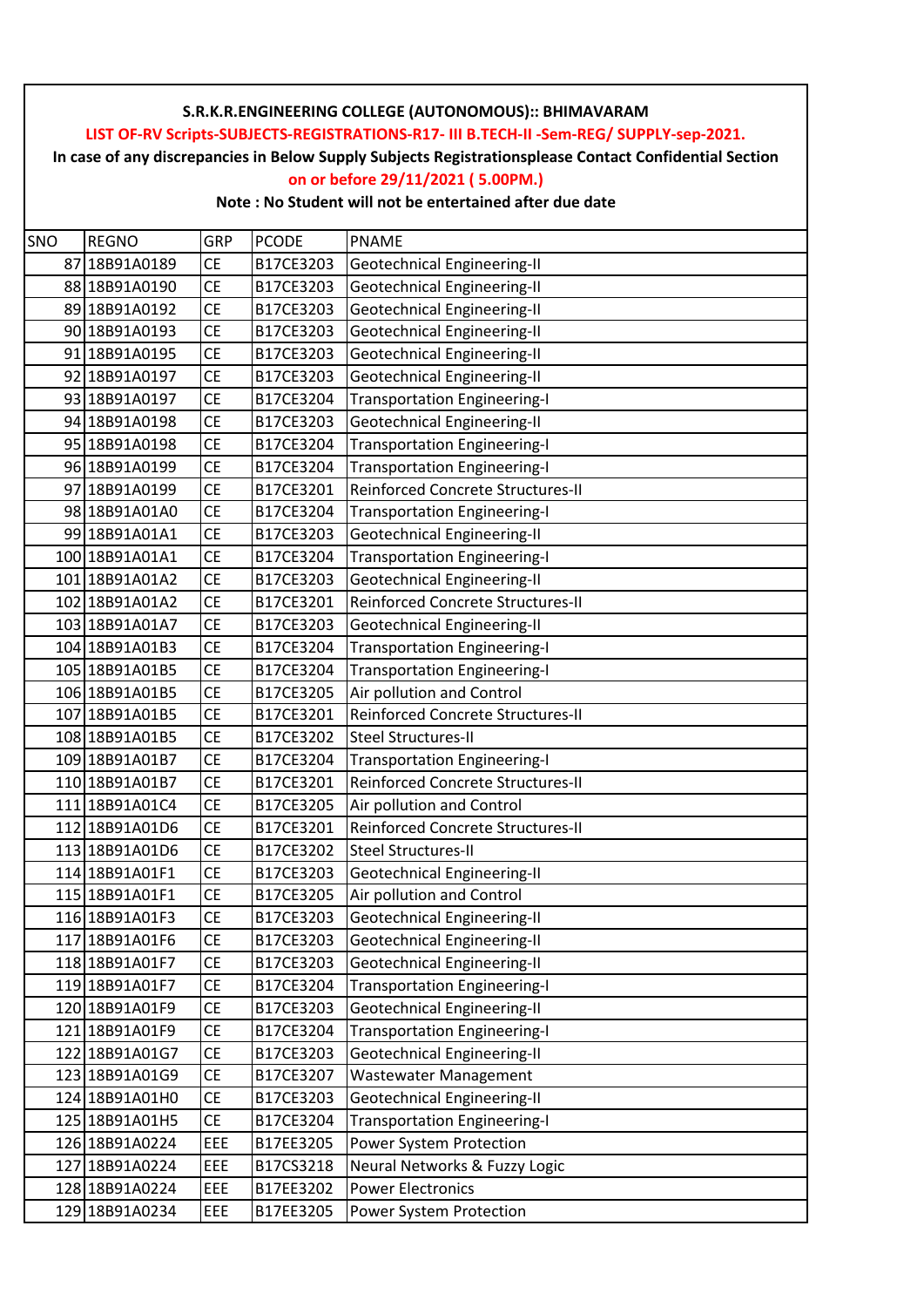**In case of any discrepancies in Below Supply Subjects Registrationsplease Contact Confidential Section**

## **on or before 29/11/2021 ( 5.00PM.)**

| SNO | <b>REGNO</b>   | GRP         | <b>PCODE</b>   | <b>PNAME</b>                        |
|-----|----------------|-------------|----------------|-------------------------------------|
|     | 130 18B91A0234 | EEE         | B17EE3202      | <b>Power Electronics</b>            |
|     | 131 18B91A0242 | EEE         | B17EE3204      | <b>Digital Signal Processing</b>    |
|     | 132 18B91A0251 | EEE         | B17EE3204      | <b>Digital Signal Processing</b>    |
|     | 133 18B91A0253 | EEE         | B17EE3205      | Power System Protection             |
|     | 134 18B91A0256 | EEE         | B17EE3203      | Power System Analysis And Stability |
|     | 135 18B91A0273 | EEE         | B17EE3202      | <b>Power Electronics</b>            |
|     | 136 18B91A0277 | EEE         | B17EE3205      | Power System Protection             |
|     | 137 18B91A0281 | EEE         | B17EE3202      | <b>Power Electronics</b>            |
|     | 138 18B91A0295 | EEE         | B17EE3202      | <b>Power Electronics</b>            |
|     | 139 18B91A02A4 | EEE         | B17EE3203      | Power System Analysis And Stability |
|     | 140 18B91A02A4 | EEE         | B17EE3202      | <b>Power Electronics</b>            |
|     | 141 18B91A02C6 | EEE         | B17EE3202      | <b>Power Electronics</b>            |
|     | 142 18B91A02D6 | EEE         | B17EE3204      | <b>Digital Signal Processing</b>    |
|     | 143 18B91A02D7 | EEE         | B17EE3202      | <b>Power Electronics</b>            |
|     | 144 18B91A02E8 | EEE         | B17EE3205      | Power System Protection             |
|     | 145 18B91A02F4 | EEE         | B17EE3204      | <b>Digital Signal Processing</b>    |
|     | 146 18B91A02F4 | EEE         | B17EE3205      | Power System Protection             |
|     | 147 18B91A02F4 | EEE         | B17CS3218      | Neural Networks & Fuzzy Logic       |
|     | 148 18B91A02F4 | EEE         | B17EE3201      | <b>Advanced Control Systems</b>     |
|     | 149 18B91A02F4 | EEE         | B17EE3202      | <b>Power Electronics</b>            |
|     | 150 18B91A02F5 | EEE         | B17EE3205      | Power System Protection             |
|     | 151 18B91A02F8 | EEE         | B17EE3202      | <b>Power Electronics</b>            |
|     | 152 18B91A02G2 | EEE         | B17CS3218      | Neural Networks & Fuzzy Logic       |
|     | 153 18B91A02H3 | EEE         | B17EE3202      | <b>Power Electronics</b>            |
|     | 154 18B91A02J3 | EEE         | B17EE3202      | <b>Power Electronics</b>            |
|     | 155 18B91A02J5 | EEE         | B17EE3201      | <b>Advanced Control Systems</b>     |
|     | 156 18B91A02J5 | EEE         | B17EE3202      | <b>Power Electronics</b>            |
|     | 157 18B91A02K5 | EEE         | B17EE3202      | <b>Power Electronics</b>            |
|     | 158 18B91A02K7 | EEE         | B17EE3202      | <b>Power Electronics</b>            |
|     | 159 18B91A02K9 | EEE         | B17CS3218      | Neural Networks & Fuzzy Logic       |
|     | 160 18B91A02K9 | EEE         | B17EE3202      | <b>Power Electronics</b>            |
|     | 161 18B91A02L5 | EEE         | B17EE3202      | <b>Power Electronics</b>            |
|     | 162 18B91A02L6 | EEE         | B17EE3205      | Power System Protection             |
|     | 163 18B91A02M2 | EEE         | B17EE3203      | Power System Analysis And Stability |
|     | 164 18B91A02M2 | EEE         | B17EE3204      | <b>Digital Signal Processing</b>    |
|     | 165 18B91A02M2 | EEE         | B17EE3202      | <b>Power Electronics</b>            |
|     | 166 18B91A0303 | <b>MECH</b> | B17ME3203      | <b>Dynamics of Machines</b>         |
|     | 167 18B91A0309 |             | MECH B17ME3204 | Machine Design                      |
|     | 168 18B91A0319 |             | MECH B17ME3204 | Machine Design                      |
|     | 169 18B91A0319 |             | MECH B17ME3207 | <b>Computer Aided Design</b>        |
|     | 170 18B91A0319 |             | MECH B17ME3202 | <b>Control Systems</b>              |
|     | 171 18B91A0323 |             | MECH B17ME3206 | <b>Green Engineering Systems</b>    |
|     | 172 18B91A0348 |             | MECH B17ME3203 | <b>Dynamics of Machines</b>         |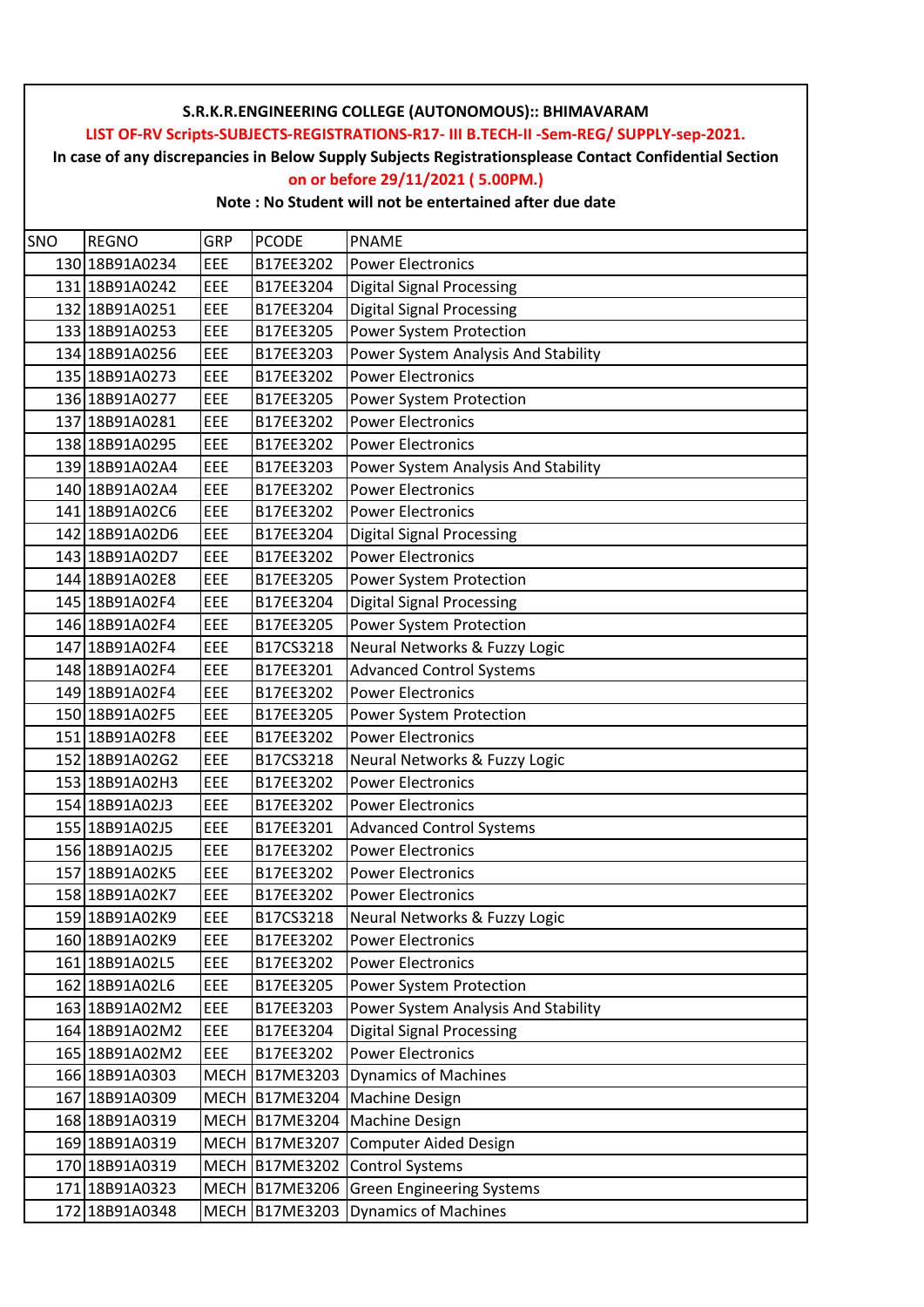**In case of any discrepancies in Below Supply Subjects Registrationsplease Contact Confidential Section**

## **on or before 29/11/2021 ( 5.00PM.)**

| SNO | <b>REGNO</b>   | GRP         | <b>PCODE</b>          | <b>PNAME</b>                        |
|-----|----------------|-------------|-----------------------|-------------------------------------|
|     | 173 18B91A0349 | <b>MECH</b> | B17ME3207             | Computer Aided Design               |
|     | 174 18B91A0355 |             | MECH B17ME3207        | <b>Computer Aided Design</b>        |
|     | 175 18B91A0355 |             | MECH B17ME3206        | <b>Green Engineering Systems</b>    |
|     | 176 18B91A0363 |             | <b>MECH B17ME3206</b> | <b>Green Engineering Systems</b>    |
|     | 177 18B91A0369 |             | MECH B17ME3203        | <b>Dynamics of Machines</b>         |
|     | 178 18B91A0369 |             | MECH B17ME3201        | Industrial Engineering & Management |
|     | 179 18B91A0370 |             | MECH B17ME3207        | <b>Computer Aided Design</b>        |
|     | 180 18B91A0370 |             | MECH B17ME3201        | Industrial Engineering & Management |
|     | 181 18B91A0370 |             | MECH B17ME3202        | <b>Control Systems</b>              |
|     | 182 18B91A0372 |             | MECH B17ME3204        | <b>Machine Design</b>               |
|     | 183 18B91A0372 |             | MECH B17ME3201        | Industrial Engineering & Management |
|     | 184 18B91A0376 |             | MECH B17ME3203        | <b>Dynamics of Machines</b>         |
|     | 185 18B91A0376 |             | MECH B17ME3206        | <b>Green Engineering Systems</b>    |
|     | 186 18B91A0397 |             | MECH B17ME3202        | <b>Control Systems</b>              |
|     | 187 18B91A0399 |             | MECH B17ME3205        | <b>Industrial Robtics</b>           |
|     | 188 18B91A03A2 |             | MECH B17ME3203        | <b>Dynamics of Machines</b>         |
|     | 189 18B91A03C2 |             | MECH B17ME3203        | <b>Dynamics of Machines</b>         |
|     | 190 18B91A03C6 |             | MECH B17ME3204        | Machine Design                      |
|     | 191 18B91A03C6 |             | MECH B17ME3206        | <b>Green Engineering Systems</b>    |
|     | 192 18B91A03C9 |             | MECH B17ME3203        | <b>Dynamics of Machines</b>         |
|     | 193 18B91A03C9 |             | MECH B17ME3204        | <b>Machine Design</b>               |
|     | 194 18B91A03D4 |             | MECH B17ME3204        | <b>Machine Design</b>               |
|     | 195 18B91A03E4 |             | MECH B17ME3203        | <b>Dynamics of Machines</b>         |
|     | 196 18B91A03E4 |             | MECH B17ME3206        | <b>Green Engineering Systems</b>    |
|     | 197 18B91A03E9 |             | MECH B17ME3204        | Machine Design                      |
|     | 198 18B91A03E9 |             | MECH B17ME3207        | Computer Aided Design               |
|     | 199 18B91A03F6 |             | MECH B17ME3202        | <b>Control Systems</b>              |
|     | 200 18B91A03F7 |             | MECH B17ME3203        | <b>Dynamics of Machines</b>         |
|     | 201 18B91A03H6 |             | MECH B17ME3206        | <b>Green Engineering Systems</b>    |
|     | 202 18B91A03J7 |             | MECH B17ME3204        | Machine Design                      |
|     | 203 18B91A03J7 |             | MECH B17ME3206        | <b>Green Engineering Systems</b>    |
|     | 204 18B91A03L2 |             | MECH B17ME3206        | <b>Green Engineering Systems</b>    |
|     | 205 18B91A03N5 |             | MECH B17ME3206        | <b>Green Engineering Systems</b>    |
|     | 206 18B91A03N7 |             | MECH B17ME3206        | <b>Green Engineering Systems</b>    |
|     | 207 18B91A03P6 |             | MECH B17ME3203        | <b>Dynamics of Machines</b>         |
|     | 208 18B91A03P6 |             | MECH B17ME3206        | <b>Green Engineering Systems</b>    |
|     | 209 18B91A03Q1 |             | MECH B17ME3203        | <b>Dynamics of Machines</b>         |
|     | 210 18B91A03Q1 |             | MECH B17ME3207        | Computer Aided Design               |
|     | 211 18B91A03Q1 |             | MECH B17ME3206        | <b>Green Engineering Systems</b>    |
|     | 212 18B91A03Q1 |             | MECH B17ME3202        | <b>Control Systems</b>              |
|     | 213 18B91A03Q6 |             | MECH B17ME3202        | <b>Control Systems</b>              |
|     | 214 18B91A03Q7 |             | MECH B17ME3204        | Machine Design                      |
|     | 215 18B91A03R4 |             | MECH B17ME3203        | Dynamics of Machines                |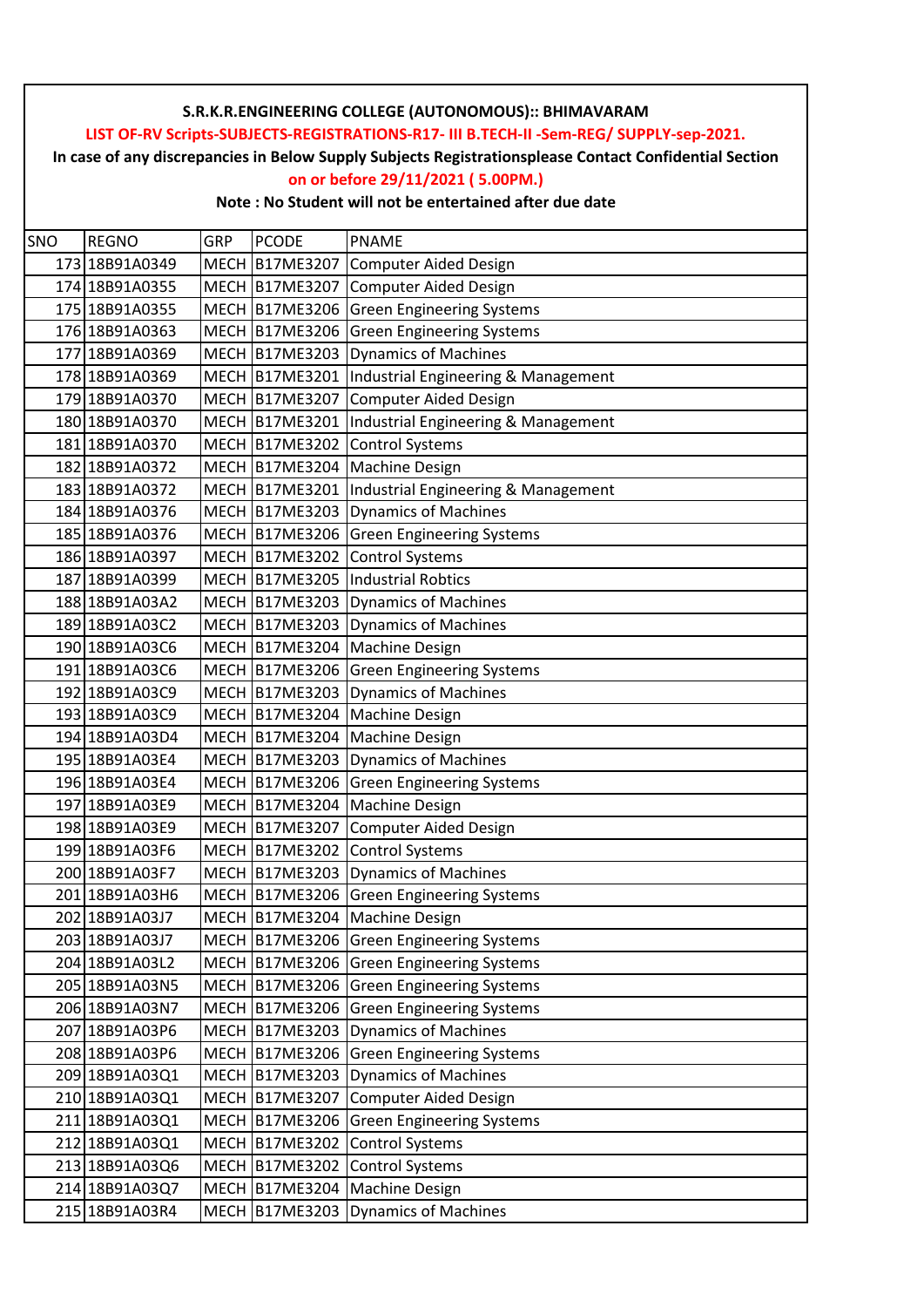**In case of any discrepancies in Below Supply Subjects Registrationsplease Contact Confidential Section**

## **on or before 29/11/2021 ( 5.00PM.)**

| SNO | <b>REGNO</b>   | GRP         | <b>PCODE</b>   | <b>PNAME</b>                                |
|-----|----------------|-------------|----------------|---------------------------------------------|
|     | 216 18B91A03R4 | <b>MECH</b> | B17ME3204      | <b>Machine Design</b>                       |
|     | 217 18B91A03R5 |             | MECH B17ME3207 | Computer Aided Design                       |
|     | 218 18B91A03R8 |             | MECH B17ME3207 | Computer Aided Design                       |
|     | 219 18B91A03S0 |             | MECH B17ME3207 | <b>Computer Aided Design</b>                |
|     | 220 18B91A03S3 |             | MECH B17ME3204 | <b>Machine Design</b>                       |
|     | 221 18B91A03S3 |             | MECH B17ME3207 | <b>Computer Aided Design</b>                |
|     | 222 18B91A03T4 |             | MECH B17ME3206 | <b>Green Engineering Systems</b>            |
|     | 223 18B91A03T5 |             | MECH B17ME3206 | <b>Green Engineering Systems</b>            |
|     | 224 18B91A03T5 |             | MECH B17ME3202 | <b>Control Systems</b>                      |
|     | 225 18B91A0408 | ECE         | B17EC3204      | <b>Digital Signal Processing</b>            |
|     | 226 18B91A0408 | ECE         | B17EC3202      | Microwave Engineering                       |
|     | 227 18B91A0437 | <b>ECE</b>  | B17EC3201      | Microprocessors and its Applications        |
|     | 228 18B91A0439 | ECE         | B17EC3204      | <b>Digital Signal Processing</b>            |
|     | 229 18B91A0446 | ECE         | B17EC3204      | <b>Digital Signal Processing</b>            |
|     | 230 18B91A0448 | ECE         | B17EC3202      | Microwave Engineering                       |
|     | 231 18B91A0464 | ECE         | B17EC3204      | <b>Digital Signal Processing</b>            |
|     | 232 18B91A0464 | <b>ECE</b>  | B17EC3201      | Microprocessors and its Applications        |
|     | 233 18B91A04B2 | ECE         | B17EC3205      | Radar Engineering                           |
|     | 234 18B91A04B2 | ECE         | B17EC3206      | Microcontrollers                            |
|     | 235 18B91A04B3 | ECE         | B17EC3201      | Microprocessors and its Applications        |
|     | 236 18B91A04I3 | ECE         | B17EC3202      | Microwave Engineering                       |
|     | 237 18B91A04J3 | <b>ECE</b>  | B17EC3204      | <b>Digital Signal Processing</b>            |
|     | 238 18B91A04J3 | ECE         | B17EC3201      | Microprocessors and its Applications        |
|     | 239 18B91A04K7 | ECE         | B17EC3205      | <b>Radar Engineering</b>                    |
|     | 240 18B91A04K7 | ECE         | B17EC3201      | Microprocessors and its Applications        |
|     | 241 18B91A04K7 | ECE         | B17EC3202      | Microwave Engineering                       |
|     | 242 18B91A04L1 | <b>ECE</b>  | B17EC3201      | Microprocessors and its Applications        |
|     | 243 18B91A04L1 | ECE         | B17EC3202      | Microwave Engineering                       |
|     | 244 18B91A04L8 | ECE         | B17EC3201      | Microprocessors and its Applications        |
|     | 245 18B91A04L8 | <b>ECE</b>  | B17EC3202      | Microwave Engineering                       |
|     | 246 18B91A04L9 | <b>ECE</b>  | B17EC3201      | Microprocessors and its Applications        |
|     | 247 18B91A04L9 | ECE         | B17EC3202      | Microwave Engineering                       |
|     | 248 18B91A04M9 | ECE         | B17EC3203      | <b>VLSI Design</b>                          |
|     | 249 18B91A04M9 | ECE         | B17EC3201      | Microprocessors and its Applications        |
|     | 250 18B91A04N2 | ECE         | B17EC3201      | Microprocessors and its Applications        |
|     | 251 18B91A0502 | <b>CSE</b>  | B17CS3204      | Artificial Intelligence                     |
|     | 252 18B91A0502 | <b>CSE</b>  | B17CS3202      | <b>Object Oriented Software Engineering</b> |
|     | 253 18B91A0503 | <b>CSE</b>  | B17CS3204      | Artificial Intelligence                     |
|     | 254 18B91A0504 | <b>CSE</b>  | B17CS3204      | Artificial Intelligence                     |
|     | 255 18B91A0504 | <b>CSE</b>  | B17CS3205      | <b>Compiler Design</b>                      |
|     | 256 18B91A0558 | <b>CSE</b>  | B17CS3203      | Design and Analysis of Algorithms           |
|     | 257 18B91A0564 | <b>CSE</b>  | B17CS3205      | <b>Compiler Design</b>                      |
|     | 258 18B91A0564 | <b>CSE</b>  | B17CS3206      | <b>Cloud Computing</b>                      |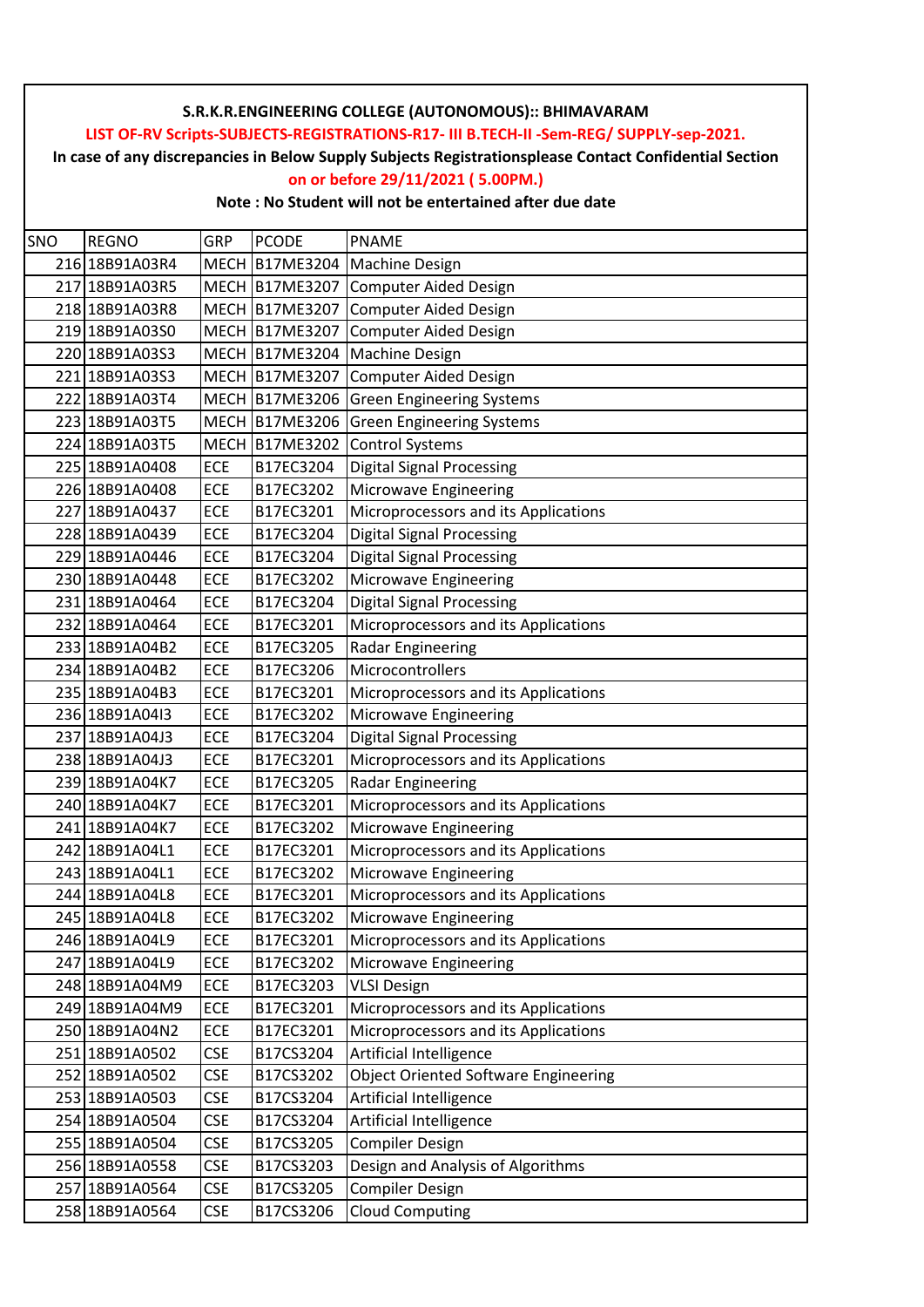**In case of any discrepancies in Below Supply Subjects Registrationsplease Contact Confidential Section**

# **on or before 29/11/2021 ( 5.00PM.)**

| SNO | <b>REGNO</b>   | GRP        | <b>PCODE</b> | <b>PNAME</b>                                |
|-----|----------------|------------|--------------|---------------------------------------------|
|     | 259 18B91A0564 | <b>CSE</b> | B17CS3201    | Data Warehousing & Data Mining              |
|     | 260 18B91A0591 | <b>CSE</b> | B17CS3204    | Artificial Intelligence                     |
|     | 261 18B91A0591 | <b>CSE</b> | B17CS3206    | <b>Cloud Computing</b>                      |
|     | 262 18B91A05A3 | <b>CSE</b> | B17CS3203    | Design and Analysis of Algorithms           |
|     | 263 18B91A05A3 | <b>CSE</b> | B17CS3202    | <b>Object Oriented Software Engineering</b> |
|     | 264 18B91A05C8 | <b>CSE</b> | B17CS3205    | <b>Compiler Design</b>                      |
|     | 265 18B91A05C9 | <b>CSE</b> | B17CS3205    | <b>Compiler Design</b>                      |
|     | 266 18B91A05E9 | <b>CSE</b> | B17CS3206    | <b>Cloud Computing</b>                      |
|     | 267 18B91A05F5 | <b>CSE</b> | B17CS3205    | <b>Compiler Design</b>                      |
|     | 268 18B91A05G2 | <b>CSE</b> | B17CS3204    | Artificial Intelligence                     |
|     | 269 18B91A05G2 | <b>CSE</b> | B17CS3205    | <b>Compiler Design</b>                      |
|     | 270 18B91A05G2 | <b>CSE</b> | B17CS3202    | <b>Object Oriented Software Engineering</b> |
|     | 271 18B91A05G4 | <b>CSE</b> | B17CS3206    | <b>Cloud Computing</b>                      |
|     | 272 18B91A05G8 | <b>CSE</b> | B17CS3206    | <b>Cloud Computing</b>                      |
|     | 273 18B91A05H6 | <b>CSE</b> | B17CS3203    | Design and Analysis of Algorithms           |
|     | 274 18B91A05H6 | <b>CSE</b> | B17CS3204    | Artificial Intelligence                     |
|     | 275 18B91A05H6 | <b>CSE</b> | B17CS3206    | <b>Cloud Computing</b>                      |
|     | 276 18B91A0510 | <b>CSE</b> | B17CS3203    | Design and Analysis of Algorithms           |
|     | 277 18B91A05L4 | <b>CSE</b> | B17CS3203    | Design and Analysis of Algorithms           |
|     | 278 18B91A05L7 | <b>CSE</b> | B17CS3205    | <b>Compiler Design</b>                      |
|     | 279 18B91A05L7 | <b>CSE</b> | B17CS3206    | <b>Cloud Computing</b>                      |
|     | 280 18B91A05N1 | <b>CSE</b> | B17CS3204    | Artificial Intelligence                     |
|     | 281 18B91A1201 | IT         | B17IT3203    | Cryptography & Network Security             |
|     | 282 18B91A1201 | IT         | B17IT3204    | <b>Statistics With R Programming</b>        |
|     | 283 18B91A1204 | IT         | B17IT3205    | Data Ware Housing and Business Intelligence |
|     | 284 18B91A1210 | IT         | B17IT3205    | Data Ware Housing and Business Intelligence |
|     | 285 18B91A1210 | IT         | B17IT3209    | <b>Operations Research</b>                  |
|     | 286 18B91A1212 | IT         | B17IT3201    | Web Technologies                            |
| 287 | 18B91A1213     | IT         | B17IT3201    | Web Technologies                            |
|     | 288 18B91A1213 | IT         | B17IT3202    | <b>Object Oriented Software Engineering</b> |
|     | 289 18B91A1215 | IT         | B17IT3205    | Data Ware Housing and Business Intelligence |
|     | 290 18B91A1216 | IT         | B17IT3205    | Data Ware Housing and Business Intelligence |
|     | 291 18B91A1217 | IT         | B17IT3205    | Data Ware Housing and Business Intelligence |
|     | 292 18B91A1217 | IT         | B17IT3201    | Web Technologies                            |
|     | 293 18B91A1223 | IT         | B17IT3203    | Cryptography & Network Security             |
|     | 294 18B91A1223 | IT         | B17IT3204    | <b>Statistics With R Programming</b>        |
|     | 295 18B91A1223 | IT         | B17BS3201    | <b>Employability Skills</b>                 |
|     | 296 18B91A1223 | IT         | B17IT3209    | <b>Operations Research</b>                  |
|     | 297 18B91A1223 | IT         | B17IT3201    | Web Technologies                            |
|     | 298 18B91A1223 | IT         | B17IT3202    | <b>Object Oriented Software Engineering</b> |
|     | 299 18B91A1225 | IT         | B17IT3205    | Data Ware Housing and Business Intelligence |
|     | 300 18B91A1225 | IT         | B17IT3201    | Web Technologies                            |
|     | 301 18B91A1240 | IT         | B17IT3205    | Data Ware Housing and Business Intelligence |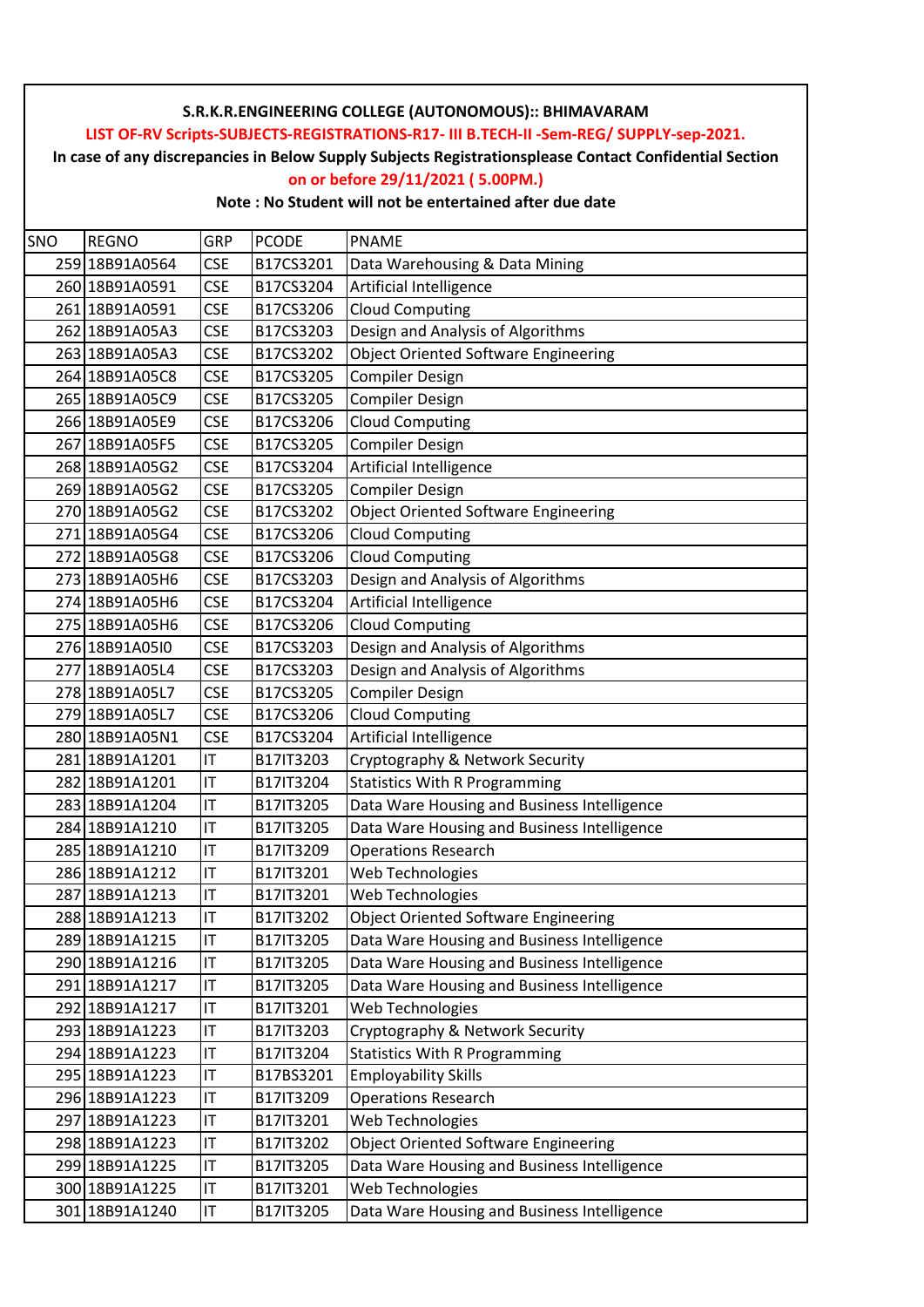**In case of any discrepancies in Below Supply Subjects Registrationsplease Contact Confidential Section**

## **on or before 29/11/2021 ( 5.00PM.)**

| SNO | <b>REGNO</b>   | GRP       | <b>PCODE</b> | <b>PNAME</b>                                |
|-----|----------------|-----------|--------------|---------------------------------------------|
|     | 302 18B91A1240 | IT        | B17IT3209    | <b>Operations Research</b>                  |
|     | 303 18B91A1240 | IT        | B17IT3201    | Web Technologies                            |
|     | 304 18B91A1240 | IT        | B17IT3202    | <b>Object Oriented Software Engineering</b> |
|     | 305 18B91A1243 | IT        | B17IT3205    | Data Ware Housing and Business Intelligence |
|     | 306 18B91A1250 | IT        | B17IT3203    | Cryptography & Network Security             |
|     | 307 18B91A1267 | IT        | B17IT3204    | <b>Statistics With R Programming</b>        |
|     | 308 18B91A1271 | IT        | B17IT3203    | Cryptography & Network Security             |
|     | 309 18B91A1271 | IT        | B17IT3209    | <b>Operations Research</b>                  |
|     | 310 18B91A1276 | IT        | B17IT3205    | Data Ware Housing and Business Intelligence |
|     | 311 18B91A1276 | IT        | B17IT3201    | Web Technologies                            |
|     | 312 18B91A1277 | IT        | B17IT3201    | Web Technologies                            |
|     | 313 18B91A1278 | IT        | B17IT3205    | Data Ware Housing and Business Intelligence |
|     | 314 18B91A1278 | IT        | B17IT3201    | Web Technologies                            |
|     | 315 18B91A1280 | IT        | B17IT3205    | Data Ware Housing and Business Intelligence |
|     | 316 18B91A1284 | IT        | B17IT3201    | Web Technologies                            |
|     | 317 18B91A1285 | IT        | B17IT3209    | <b>Operations Research</b>                  |
|     | 318 18B91A1288 | IT        | B17IT3205    | Data Ware Housing and Business Intelligence |
|     | 319 18B91A1288 | IT        | B17IT3209    | <b>Operations Research</b>                  |
|     | 320 18B91A1289 | IT        | B17IT3203    | Cryptography & Network Security             |
|     | 321 18B91A1289 | IT        | B17IT3205    | Data Ware Housing and Business Intelligence |
|     | 322 18B91A1289 | IT        | B17IT3201    | Web Technologies                            |
|     | 323 18B91A1290 | IT        | B17IT3204    | <b>Statistics With R Programming</b>        |
|     | 324 18B91A1290 | IT        | B17IT3205    | Data Ware Housing and Business Intelligence |
|     | 325 18B91A1290 | IT        | B17IT3209    | <b>Operations Research</b>                  |
|     | 326 18B91A1296 | IT        | B17IT3205    | Data Ware Housing and Business Intelligence |
|     | 327 18B91A12B1 | IT        | B17IT3203    | Cryptography & Network Security             |
|     | 328 18B91A12B1 | IT        | B17IT3205    | Data Ware Housing and Business Intelligence |
|     | 329 18B91A12B1 | IT        | B17IT3209    | <b>Operations Research</b>                  |
|     | 330 18B91A12B7 | IT        | B17IT3203    | Cryptography & Network Security             |
|     | 331 18B91A12C7 | IT        | B17IT3204    | <b>Statistics With R Programming</b>        |
|     | 332 18B91A12C8 | IT        | B17IT3203    | Cryptography & Network Security             |
|     | 333 18B91A12C8 | IT        | B17IT3204    | <b>Statistics With R Programming</b>        |
|     | 334 18B91A12C8 | IT        | B17IT3205    | Data Ware Housing and Business Intelligence |
|     | 335 18B91A12D6 | IT        | B17IT3204    | <b>Statistics With R Programming</b>        |
|     | 336 18B91A12D6 | IT        | B17IT3202    | <b>Object Oriented Software Engineering</b> |
|     | 337 18B91A12E5 | IT        | B17IT3201    | Web Technologies                            |
|     | 338 18B91A12F1 | IT        | B17IT3209    | <b>Operations Research</b>                  |
|     | 339 18B91A12G4 | IT        | B17IT3205    | Data Ware Housing and Business Intelligence |
|     | 340 18B91A12G4 | IT        | B17IT3202    | <b>Object Oriented Software Engineering</b> |
|     | 341 18B91A12H2 | IT        | B17IT3205    | Data Ware Housing and Business Intelligence |
|     | 342 18B91A12H9 | IT        | B17IT3205    | Data Ware Housing and Business Intelligence |
|     | 343 18B91B0111 | <b>CE</b> | B17CE3205    | Air pollution and Control                   |
|     | 344 18B91B0130 | <b>CE</b> | B17CE3203    | Geotechnical Engineering-II                 |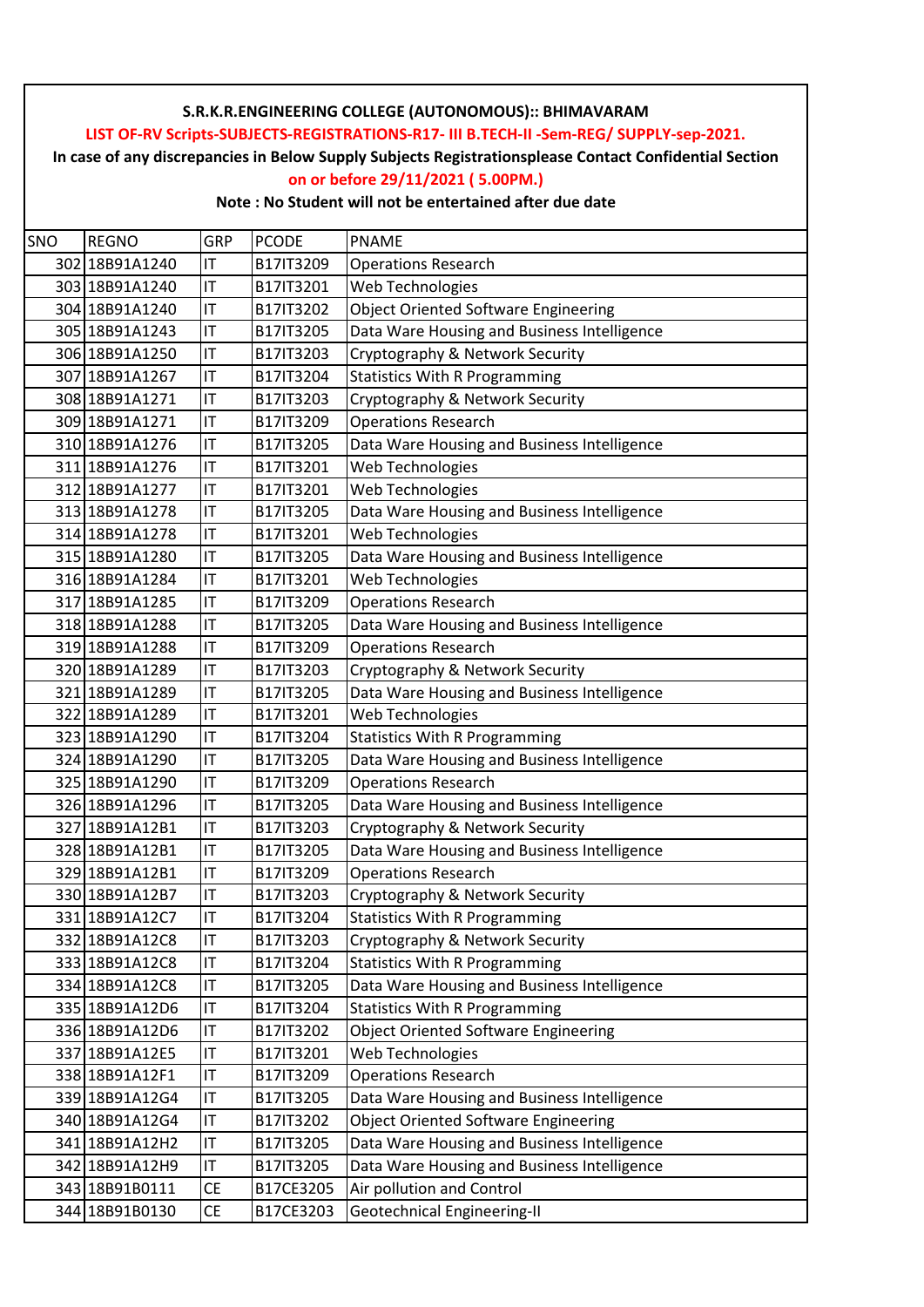**In case of any discrepancies in Below Supply Subjects Registrationsplease Contact Confidential Section**

## **on or before 29/11/2021 ( 5.00PM.)**

| SNO | <b>REGNO</b>   | GRP         | <b>PCODE</b> | <b>PNAME</b>                                |
|-----|----------------|-------------|--------------|---------------------------------------------|
|     | 345 18B91B0131 | СE          | B17CE3203    | Geotechnical Engineering-II                 |
|     | 346 18B91B0131 | <b>CE</b>   | B17CE3204    | <b>Transportation Engineering-I</b>         |
|     | 347 18B91B0133 | <b>CE</b>   | B17CE3203    | <b>Geotechnical Engineering-II</b>          |
|     | 348 18B91B0133 | <b>CE</b>   | B17CE3204    | <b>Transportation Engineering-I</b>         |
|     | 349 18B91B0138 | <b>CE</b>   | B17CE3204    | <b>Transportation Engineering-I</b>         |
|     | 350 18B91B0140 | <b>CE</b>   | B17CE3203    | <b>Geotechnical Engineering-II</b>          |
|     | 351 18B91B0140 | <b>CE</b>   | B17CE3204    | <b>Transportation Engineering-I</b>         |
|     | 352 18B91B0140 | <b>CE</b>   | B17CE3202    | <b>Steel Structures-II</b>                  |
|     | 353 18B91B0141 | <b>CE</b>   | B17CE3204    | <b>Transportation Engineering-I</b>         |
|     | 354 18B91B0142 | <b>CE</b>   | B17CE3203    | <b>Geotechnical Engineering-II</b>          |
|     | 355 18B91B0142 | <b>CE</b>   | B17CE3204    | <b>Transportation Engineering-I</b>         |
|     | 356 18B91B0143 | <b>CE</b>   | B17CE3204    | <b>Transportation Engineering-I</b>         |
|     | 357 18B91B0146 | СE          | B17CE3204    | <b>Transportation Engineering-I</b>         |
|     | 358 18B91B0148 | <b>CE</b>   | B17CE3203    | <b>Geotechnical Engineering-II</b>          |
|     | 359 18B91B0149 | <b>CE</b>   | B17CE3204    | <b>Transportation Engineering-I</b>         |
|     | 360 18B91B0505 | <b>CSE</b>  | B17CS3205    | <b>Compiler Design</b>                      |
|     | 361 18B91B0505 | <b>CSE</b>  | B17CS3206    | <b>Cloud Computing</b>                      |
|     | 362 18B91B0505 | <b>CSE</b>  | B17CS3202    | <b>Object Oriented Software Engineering</b> |
|     | 363 18B91B0517 | <b>CSE</b>  | B17CS3203    | Design and Analysis of Algorithms           |
|     | 364 18B91B0517 | <b>CSE</b>  | B17CS3204    | Artificial Intelligence                     |
|     | 365 18B91B0532 | <b>CSE</b>  | B17CS3205    | <b>Compiler Design</b>                      |
|     | 366 18B91B0534 | <b>CSE</b>  | B17CS3205    | <b>Compiler Design</b>                      |
|     | 367 18B91B0534 | <b>CSE</b>  | B17CS3202    | <b>Object Oriented Software Engineering</b> |
|     | 368 18B91B0551 | <b>CSE</b>  | B17CS3203    | Design and Analysis of Algorithms           |
|     | 369 18B91B0551 | CSE         | B17CS3205    | <b>Compiler Design</b>                      |
|     | 370 18B91B0551 | <b>CSE</b>  | B17CS3202    | <b>Object Oriented Software Engineering</b> |
|     | 37118B95A0133  | <b>CE</b>   | B17CE3203    | Geotechnical Engineering-II                 |
|     | 372 18B95A0357 | <b>MECH</b> | B17ME3207    | <b>Computer Aided Design</b>                |
|     | 373 18B95A0525 | <b>CSE</b>  | B17CS3205    | <b>Compiler Design</b>                      |
|     | 374 18B95B0107 | СE          | B17CE3203    | <b>Geotechnical Engineering-II</b>          |
|     | 375 19B95A0102 | <b>CE</b>   | B17CE3204    | <b>Transportation Engineering-I</b>         |
|     | 376 19B95A0107 | <b>CE</b>   | B17CE3204    | <b>Transportation Engineering-I</b>         |
|     | 377 19B95A0114 | <b>CE</b>   | B17CE3203    | <b>Geotechnical Engineering-II</b>          |
|     | 378 19B95A0114 | СE          | B17CE3205    | Air pollution and Control                   |
|     | 379 19B95A0117 | <b>CE</b>   | B17CE3203    | <b>Geotechnical Engineering-II</b>          |
|     | 380 19B95A0120 | <b>CE</b>   | B17CE3203    | Geotechnical Engineering-II                 |
|     | 381 19B95A0120 | <b>CE</b>   | B17CE3207    | <b>Wastewater Management</b>                |
|     | 382 19B95A0123 | <b>CE</b>   | B17CE3203    | <b>Geotechnical Engineering-II</b>          |
|     | 383 19B95A0202 | EEE         | B17EE3205    | Power System Protection                     |
|     | 384 19B95A0214 | EEE         | B17EE3205    | Power System Protection                     |
|     | 385 19B95A0214 | EEE         | B17EE3202    | <b>Power Electronics</b>                    |
|     | 386 19B95A0215 | EEE         | B17EE3205    | Power System Protection                     |
|     | 387 19B95A0221 | EEE         | B17EE3204    | <b>Digital Signal Processing</b>            |